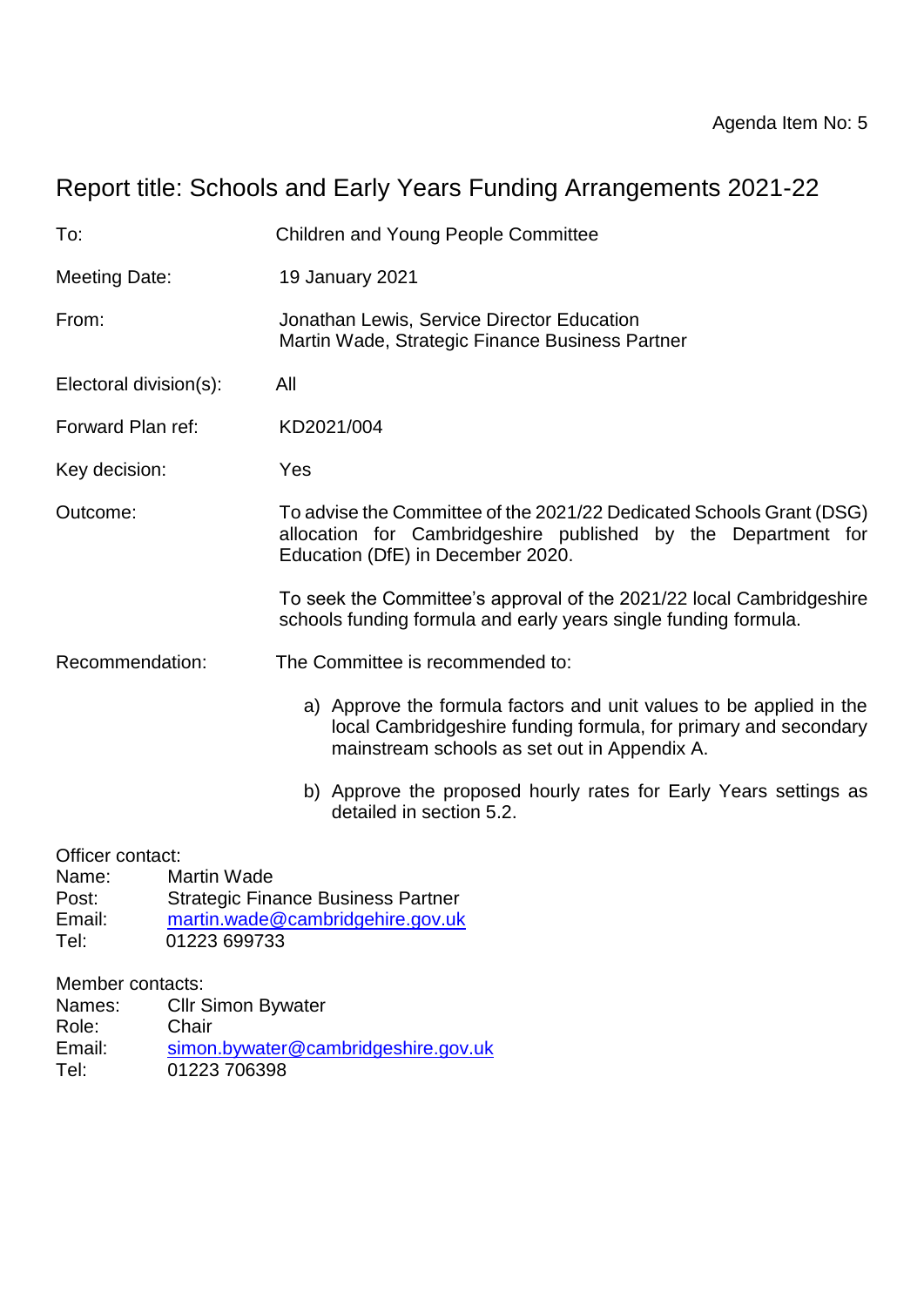### 1. Background

- 1.1 This report follows on from the school funding update presented to the Committee at its November 2020 meeting which provided an update on the school funding arrangements for 2021-22. The report focuses on the Schools Block and Early Years Block within the Dedicated Schools Grant (DSG) and the associated funding formula to be applied for Cambridgeshire. An overview of the total DSG settlement for Cambridgeshire is also provided.
- 1.2 On 17th December 2020 the Department for Education (DfE) published the DSG allocations for 2021-22. Full details can be found on the DfE website at the following link and a summary of the key highlights is provided in Section 2:

Government publications - [Dedicated Schools Grant 2021-22](https://www.gov.uk/government/publications/dedicated-schools-grant-dsg-2021-to-2022)

- 2. The 2021-22 Dedicated Schools Grant (DSG)
- 2.1 The DSG announcement made by the DfE in December 2020 included the Schools Block, the Central Services Schools Block, the High Needs Block and Early Years Block (indicative). The actual amount to be received by the local authority during the 2021/22 financial years is subject to change, and will be amended to reflect recoupment for academies. The initial 2021-22 allocations for Cambridgeshire are set out in table on the following page, which also provides for comparison the 2020-21 allocations.

| <b>DSG Block</b>                | 2020-21<br><b>Allocation</b> | 2021-22<br><b>Initial</b><br><b>Allocation</b><br>£m | Increase v<br>2020-20<br><b>Allocation</b><br>£m |
|---------------------------------|------------------------------|------------------------------------------------------|--------------------------------------------------|
|                                 | £m                           |                                                      |                                                  |
| <b>Schools Block (incl.</b>     | 387.77                       | 405.12                                               | $+17.35$                                         |
| growth and baseline<br>grants)* |                              |                                                      |                                                  |
| <b>High Needs Block</b>         | 76.37                        | 83.42                                                | $+7.05$                                          |
| (incl. baseline grants)*        |                              |                                                      |                                                  |
| <b>Central Services</b>         | 7.03                         | 6.48                                                 | $-0.55$                                          |
| <b>Schools Block</b>            |                              |                                                      |                                                  |
| <b>Early Years Block</b>        | 37.66                        | 38.13                                                | $+0.47$                                          |
| <b>Total</b>                    | 508.83                       | 533.14                                               | $+24.31$                                         |

\*Please note: The 2020/21 figures above include estimates of the Teachers Pension Grant (TPG) and Teachers Pensions Employers Contribution Grant (TPECG) to be received to allow an overall comparison between years. (Approximately £17.6m in the Schools Block and £0.9m in the High Needs Block). As a result actual published DfE figures may differ.

- 2.2 The net increase in the Schools Block for 2021-22 totals approximately £17.3m or 4.5%.
	- Approximately £13m is as a result of the uplift to Cambridgeshire's Schools Block allocation from the additional investment through the national funding formula.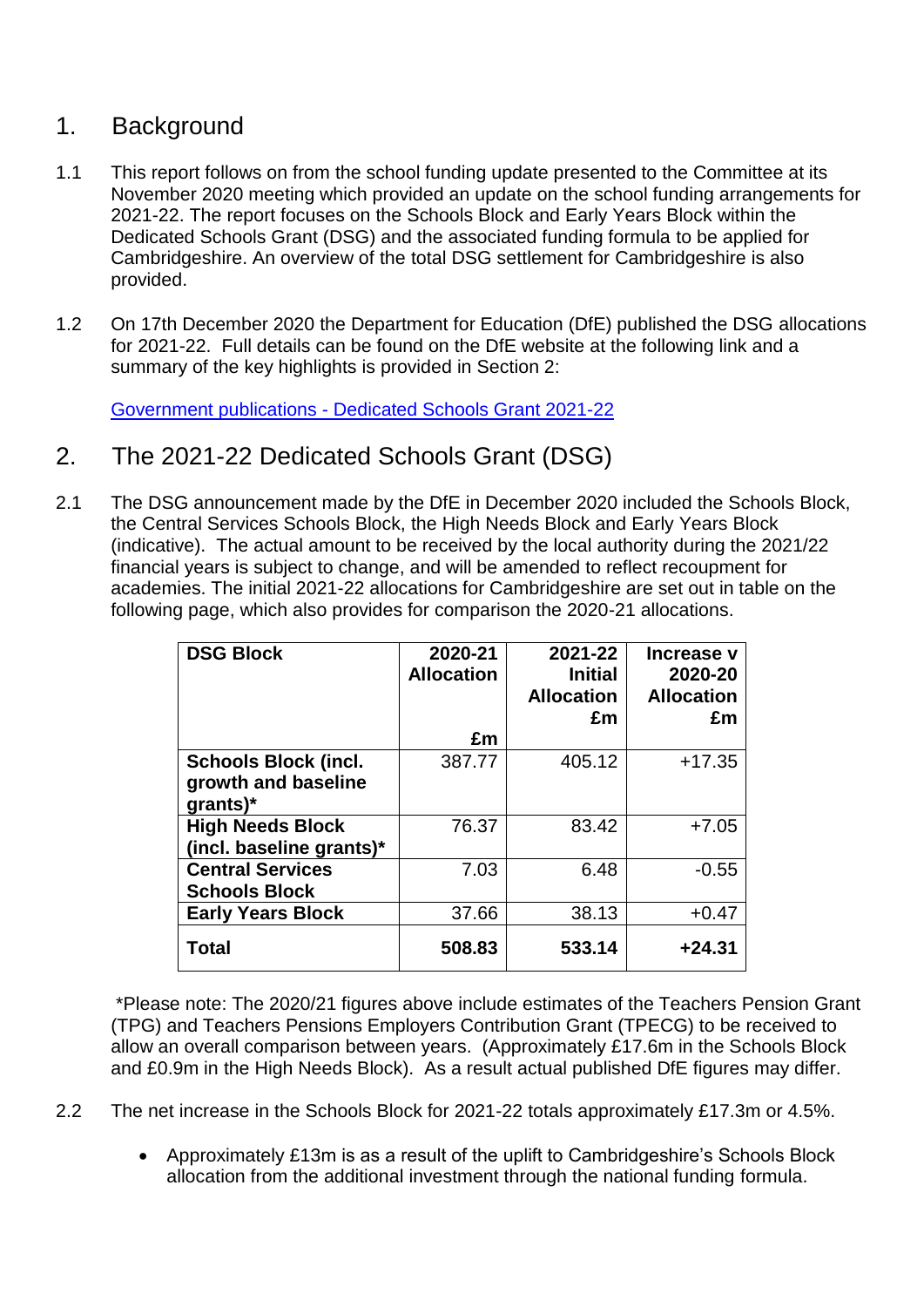- Approximately £4.3m increase resulting from the increase in pupils between October 2019 and October 2020.
- A slight reduction in funding for growth based on the revised DfE formula.
- 2.3 The High Needs Block has increased by £7m, which although slightly higher than the indicative allocations provided by the DfE earlier in the year, is still significantly lower than the required increase to meet current High Needs pressures. As previously reported it is estimated that there were will be a cumulative deficit at the end of 2020/21 of £27m+ due to the increasing pressures within High Needs.
- 2.4 The change in the Central Services Schools Block (CSSB) is as expected and £0.5m has been included in the Business Planning proposals to reflect the reduction in available funding. At the Schools Forum meeting in November members voted to continue to allocate the remaining CSSB to support the contribution to combined budgets in 2021/22.

## 3. Consultation Outcome

- 3.1 As shared at the November meeting a consultation process with all schools was undertaken during October on a range of issues including:
	- The alignment of the Cambridgeshire funding formula unit values with the national funding formula rates.
	- A proposed transfer of funding from the Schools Block to High Needs Block
	- The value at which the Minimum Funding Guarantee (MFG), a per pupil protection mechanism, should be set to ensure affordability of the overall formula. For 2020-21 this can be set between +0.5% and +2.0%
	- Whether a funding cap should be applied if required to ensure affordability of the overall formula.

The consultation also included several sector specific questions in respect of continuing dedelegations for maintained primary schools, and the continuation of existing historic funding arrangements which require annual approval by Schools Forum. These were all approved at the November/December meetings.

- 3.2.1 In respect of the main questions within the consultation:
	- 91% of responses supported the alignment of the Cambridgeshire funding formula unit values with the national funding formula rates, with 7.5% of responses stating they were not sure.
	- 62.5% of responses did not support a transfer from the Schools Block to the High Needs Block
	- 41% of responses supported a lower rate of MFG being set if required to ensure overall affordability. (18.75% of responses stated they were not sure.)
	- 52.5% of responses supported the use of a funding cap being applied if required to ensure overall affordability. (20% of responses stated they were not sure.)
- 3.2.2 Following CYP committee approval at the November meeting a disapplication request was submitted to the Secretary of State for Education for a transfer of funding of 1.0%, approximately £3.8m between the Schools Block and High Needs Block of the DSG. On Thursday 14th January, the Service Director: Education received confirmation from the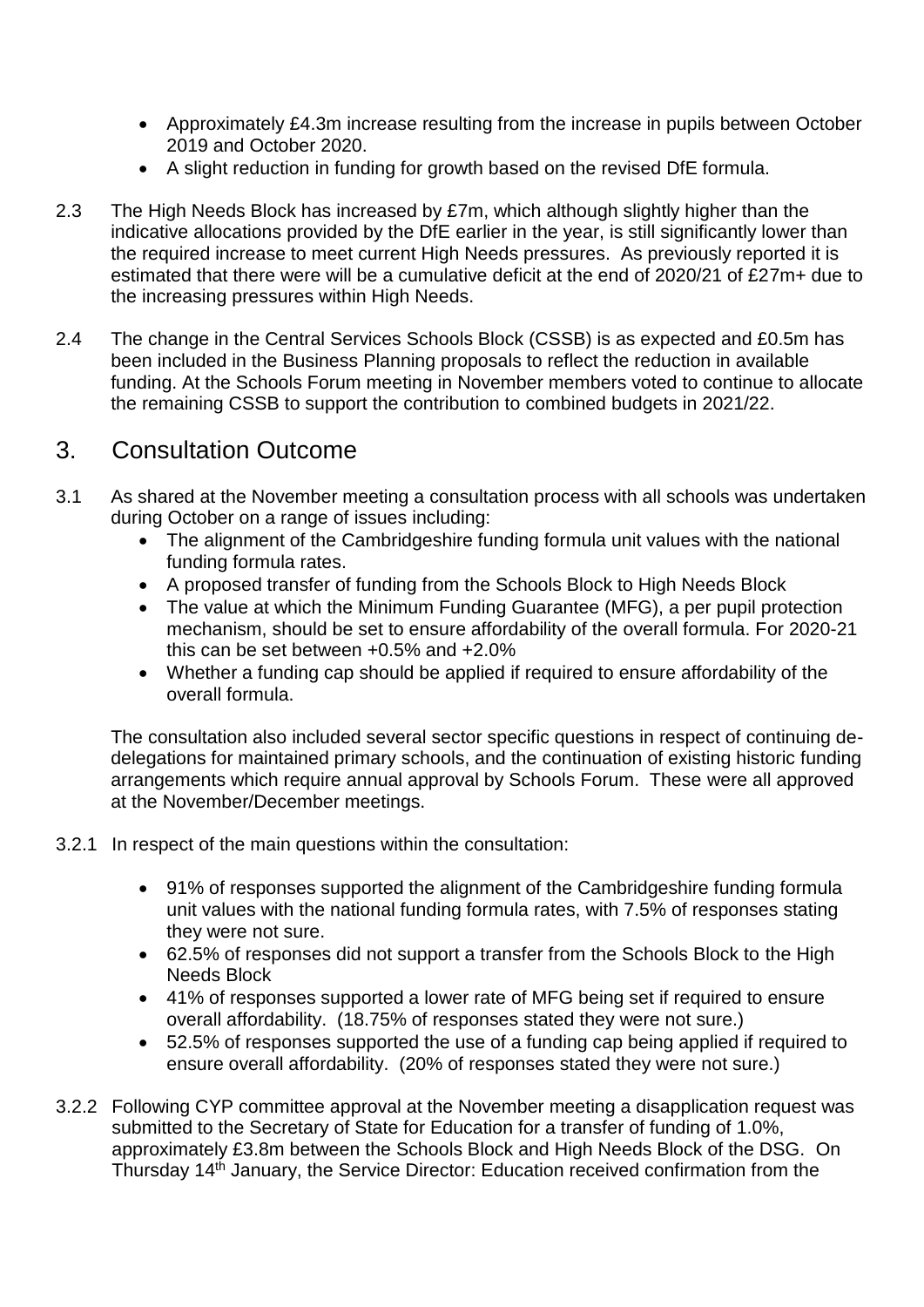Education, Skills and Funding Agency (ESFA) that the disapplication request had **not** been approved. There were no further details provided at this time.

## 4. Proposed 2021-22 Cambridgeshire Schools Funding Formula

- 4.1 Allowing for the £2m centrally retained growth fund approved by Schools Forum the total Schools Block available for distribution (prior to any block transfers) is £403.12m. Based on revised modelling using the base National Funding Formula (NFF) rates as shown in Appendix A there is resulting "headroom" of approximately £634k, assuming no transfers between funding blocks. Effectively the total cost of the basic formula (excluding the area cost adjustment) is approximately £634k less than the total available £403.12m schools block.
- 4.2 At their meeting on the 15<sup>th</sup> January 2021 Schools Forum were asked if they would approve the transfer of this headroom to the High Needs Block. This would allow the LA to delay the proposed consultation on the reduction of high needs top-up funding until later in the year. This request was approved by Schools Forum and as such an amount of up to £634k will be transferred to the High Needs Block, subject to any other changes required to other formula factors during the ongoing data validation exercise.
- 4.3 Appendix A shows a comparison between the current funding formula rates and the base NFF rates to be used to allocate the total schools block to primary and secondary schools for 2021-22. These unit values reflect the national funding formula rates, including the revised minimum per pupil levels (MPPL) - £4,180 for primary and £5,415 for secondary.
- 4.4 As a result of the decisions taken by the Secretary of State and subsequently by Schools Forum there is now only one of the original proposed funding scenarios remaining for implementation:
	- 0.16% / £0.634m Headroom Block transfer Minimum Funding Guarantee (MFG) set at 2% and no funding cap required
- 4.5 Financial modelling based on this scenario, applying the NFF funding rates and revised pupil data from the October 2020 census has been undertaken and can be seen at Appendix B.
- 4.6 All schools would receive at least the MPPL, but the impact will vary for individual schools dependent on their individual circumstances. Although most schools will receive some level of per pupil increase compared to 2020/21 funding levels there are a number of schools with falling rolls which is likely to result in an overall cash reduction when compared to previous years.
- 4.7 Likewise there are still a number of schools where increases in funding are lower than schools elsewhere within the sector. As highlighted previously these tend to be small schools or those schools serving more deprived areas where historical funding levels have been higher due to the way in which the national funding formula works.
- 4.8 Analysis undertaken by the Education Policy Institute notes that: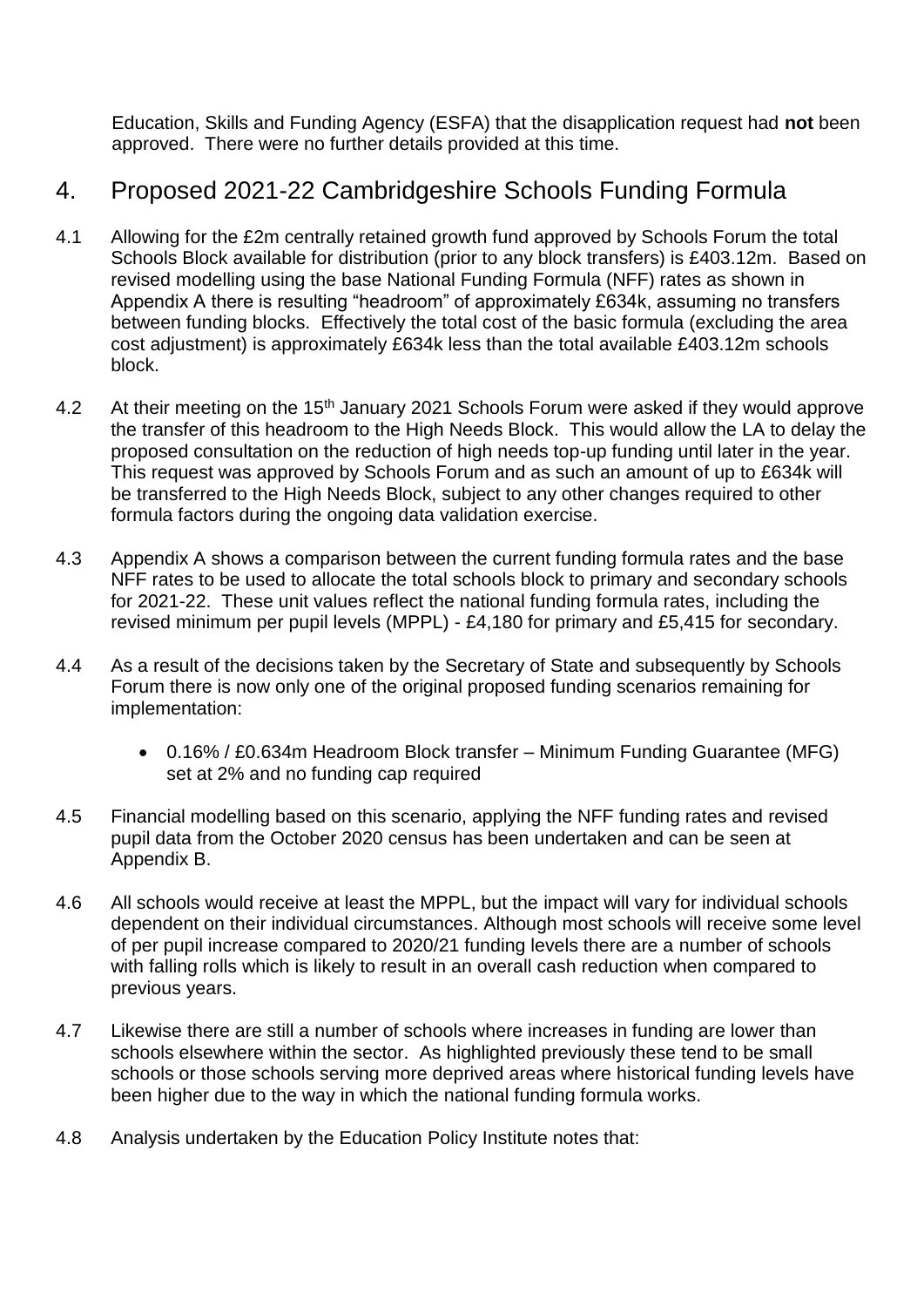*"..the link between funding and pupil need is being weakened by a system of levelling up which directs a proportion of additional funding towards schools with historically lower levels of funding – these schools will typically (though by no means exclusively) be serving schools in more affluent areas. "*

4.6 Likewise a report from the Institute for Fiscal Studies (IFS) notes:

*"Schools in disadvantaged areas of England will receive smaller funding increases than those in wealthier areas under the Government's new schools funding formula.* 

*The researchers added that the new national funding formula should ensure that the funding system responds to the geography of deprivation in the long term, however, schools in poorer areas will receive funding increases of 3-4 percentage points less than those in affluent areas up to 2021.* 

*The IFS warned that the short-term funding disparity will create "additional challenges" in responding to the COVID-19 crisis, with headteachers already having to find additional funds to cover the costs of reopening, and would widen educational inequalities and hamper the Government's "levelling up" plans."*

- 4.7 This issue has been discussed in detail with Schools Forum and it is recognised that the LA are working within the constraints of the resources available and the requirements of the national funding formula.
- 4.8 Please note: These figures are still subject to change and final budgets will be circulated to schools in late January or early February.

#### 5. Early Years Funding

- 5.1 As part of the DSG settlement published in December the DfE announced and additional £44m nationally for early years in 2021-22, which translates into:
	- 8p per hour increase for funded two-year-olds
	- 6p per hour increase for all three- and four-year-olds
- 5.2 As a result of this increase and in light of the current uncertainty within the sector a minimal change approach is being proposed for the Cambridgeshire Early Years Single Funding Formula (EYSFF) for 2021-22. This would see the national increase passed on in full to providers resulting in:
	- An increase in the hourly rate for funded two-year-olds from £5.49 to £5.57
	- An increase in the hourly rate for three- and four-year-olds from £4.14 to £4.20
- 5.3 Alongside the increase in the hourly rates the DfE have announced that the maintained nursery school supplement will continue for the 2021/22 academic year, although final amounts are yet to be confirmed.
- 5.4 Officers will continue to use short-term targeted funding to sustain good quality provision where appropriate to support the local authority statutory duty for sufficiency.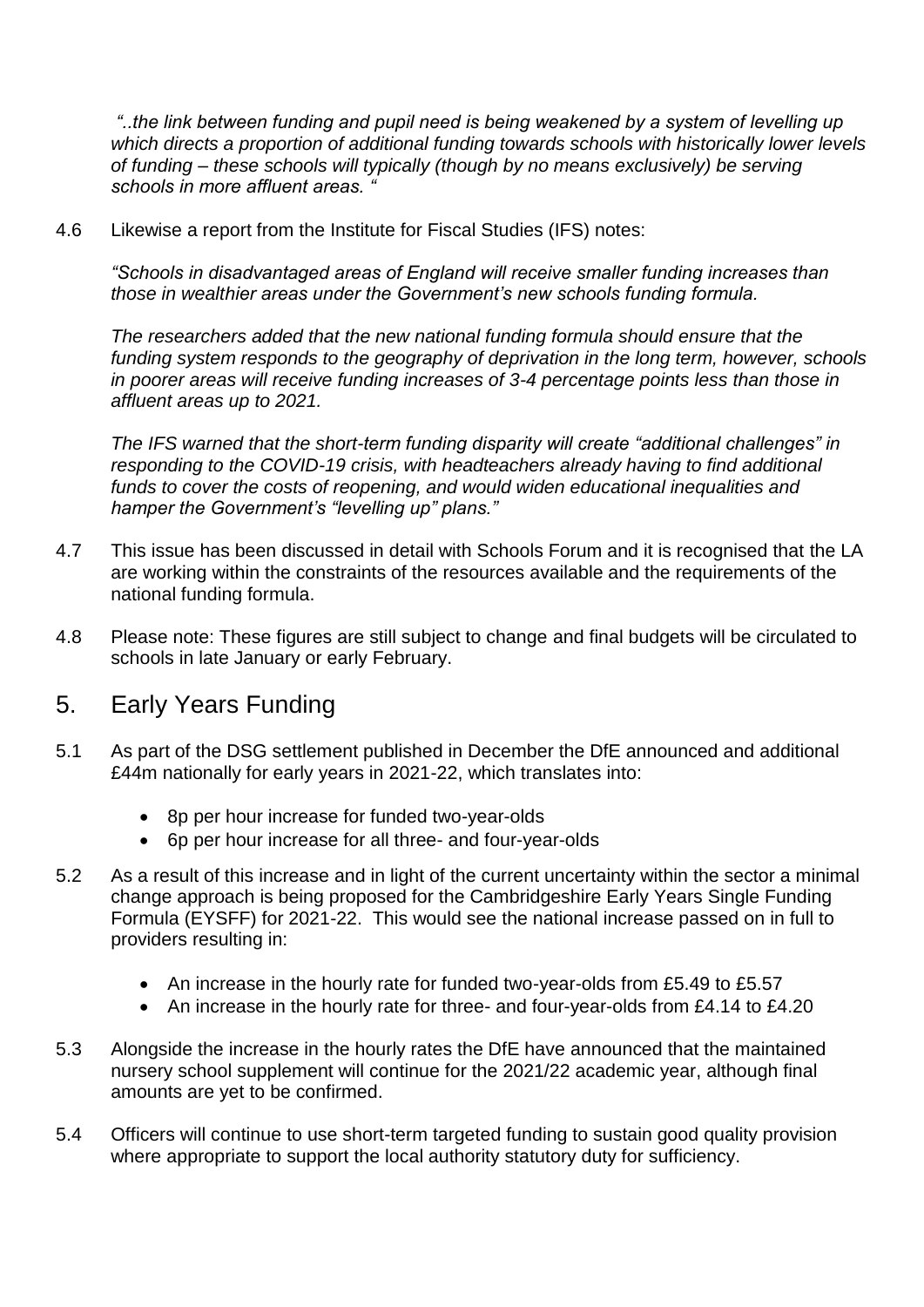## 6. Alignment with corporate priorities

- 6.1 A good quality of life for everyone There are no significant implications for this priority.
- 6.2 Thriving places for people to live There are no significant implications for this priority.
- 6.3 The best start for Cambridgeshire's children
	- The following bullet points set out details of implications identified by officers:
		- The budget allocations will directly impact on the levels of funding to be received by early years providers and each school in Cambridgeshire.
- 6.4 Net zero carbon emissions for Cambridgeshire by 2050 There are no significant implications for this priority.

# 7. Significant Implications

- 7.1 Resource Implications The following bullet points set out details of implications identified by officers:
	- This report sets out details of the overall resources in respect of the DSG for 2021- 22.
- 7.2 Procurement/Contractual/Council Contract Procedure Rules Implications There are no significant implications within this category.

#### 7.3 Statutory, Legal and Risk Implications

The following bullet points set out details of implications identified by officers:

- The need to set the schools funding formula in line with the DfE requirements
- The need to submit the final 2021-22 Authority Pro-forma Tool (the schools budget data) to the ESFA by the 21 January 2021
- The requirement to publish school budgets by the statutory deadline of 28 February 2021
- 7.4 Equality and Diversity Implications There are no significant implications within this category.
- 7.5 Engagement and Communications Implications The following bullet point sets out details of significant implications identified by officers:
	- During October 2020 schools were consulted on the Cambridgeshire schools funding formula proposals for 2021-22.
	- Discussions have been held with the Schools Forum, including the outcome of the consultation with schools.
- 7.6 Localism and Local Member Involvement There are no significant implications within this category.
- 7.7 Public Health Implications There are no significant implications within this category.